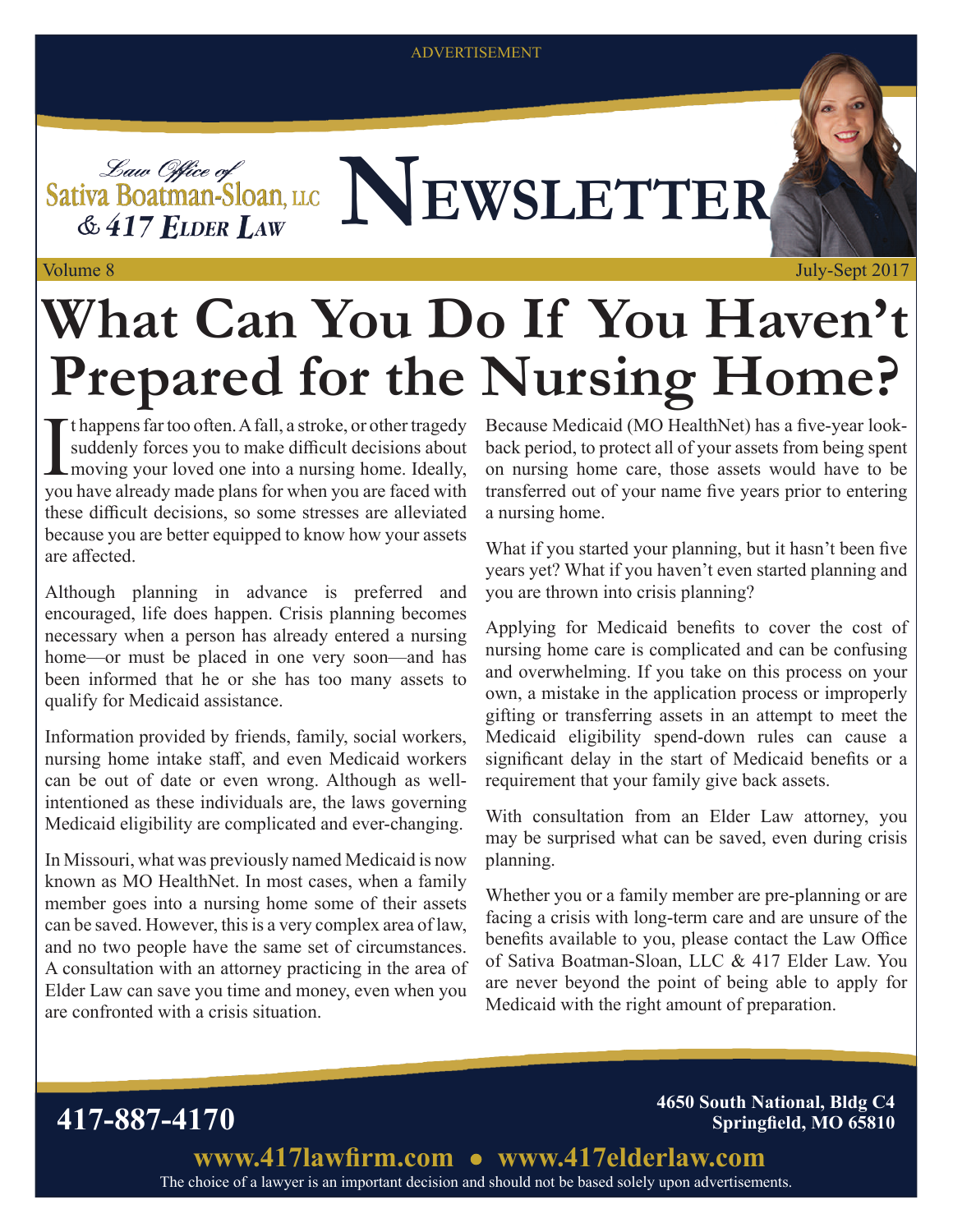# **Do Online Templates Really Save You Money?**

I mall business owners know there is simply no way around legal paperwork. Legal documents constitute the very framework of your business, minimize your risks and help protect your interests.

You can find plenty of legal templates online, whether you're forming an LLC, buying a business, bringing on a new partner or hiring a new employee.

Though it may initially save time and money, the use of canned templates could expose you and your company to liability in the future.

Employment issues, intellectual property issues, corporate issues

and partnerships can get complex. In the long run, it could cost you much more than what you would invest in paying an attorney to draw up the paperwork. A change in one clause in an agreement will require additional changes elsewhere, and failure to make such changes can leave the business owner with ambiguous and/or contradictory clauses—or worse—an unenforceable agreement.

True, you or your CPA could just as easily form an LLC or a corporation on the state's website as an attorney can. But, do you truly understand the details that are required on the form? Do you know the difference between member managed and manager managed, or why you

#### **KOREAN WAR VETERANS OF THE OZARKS**

The Korean War Veterans of the Ozarks held their annual Memorial Day program in front of the Korean War Memorial at the Missouri State Veterans Cemetery on May 29 to honor those who served in the Korean War and to remember those who did not return home.

Korean War Veterans of the Ozarks chapter meets the second Tuesday of the month, at the Elks Lodge, 2223 E. Bennett, at 1:00 pm. Programs

and speakers are featured at each meeting.

All honorably discharged U.S. veterans of the Korean War having served from June 25, 1950, to January 31, 1955, regardless of service branch, are eligible and encouraged to join. Dues are \$12 annually. If you or someone you know is a Korean War veteran, you may want to contact Gordon C. Campbell, chaplain of KWVO at 417-823-9567 for more information.



*Korean War Veterans Memorial, Washington D.C.*

may want to choose one over the other? I've had people come to me requesting that I fix what they have done online because they discovered their documents do not reflect what they originally intended.

The biggest issue I see arise is bylaws and operating agreements that aren't set up correctly or not set up at all. Anything off the internet for bylaws or operating agreements is very generic and often isn't even focused on Missouri law.

When a generic operating agreement is used, you risk unclear instructions, or it may even say something totally opposite than what was agreed to in the beginning. That is horrible because those are the situations that could actually end up in lawsuits.

Even when things are going right for your business, your operating agreement is important. If you seek a loan for business expansion and do not have your operating agreement in order, you risk being denied for the bank loan. Banks look at operating agreements carefully.

The internet is a great resource, but it cannot take the place of a client-attorney relationship. An experienced attorney will understand your specific opportunities and risks and work with you to achieve your business goals.

At Law Office of Sativa Boatman-Sloan, LLC & 417 Elder Law, we listen to your business goals and provide you with the guidance to help you navigate the legal documents that reflect your specific business needs.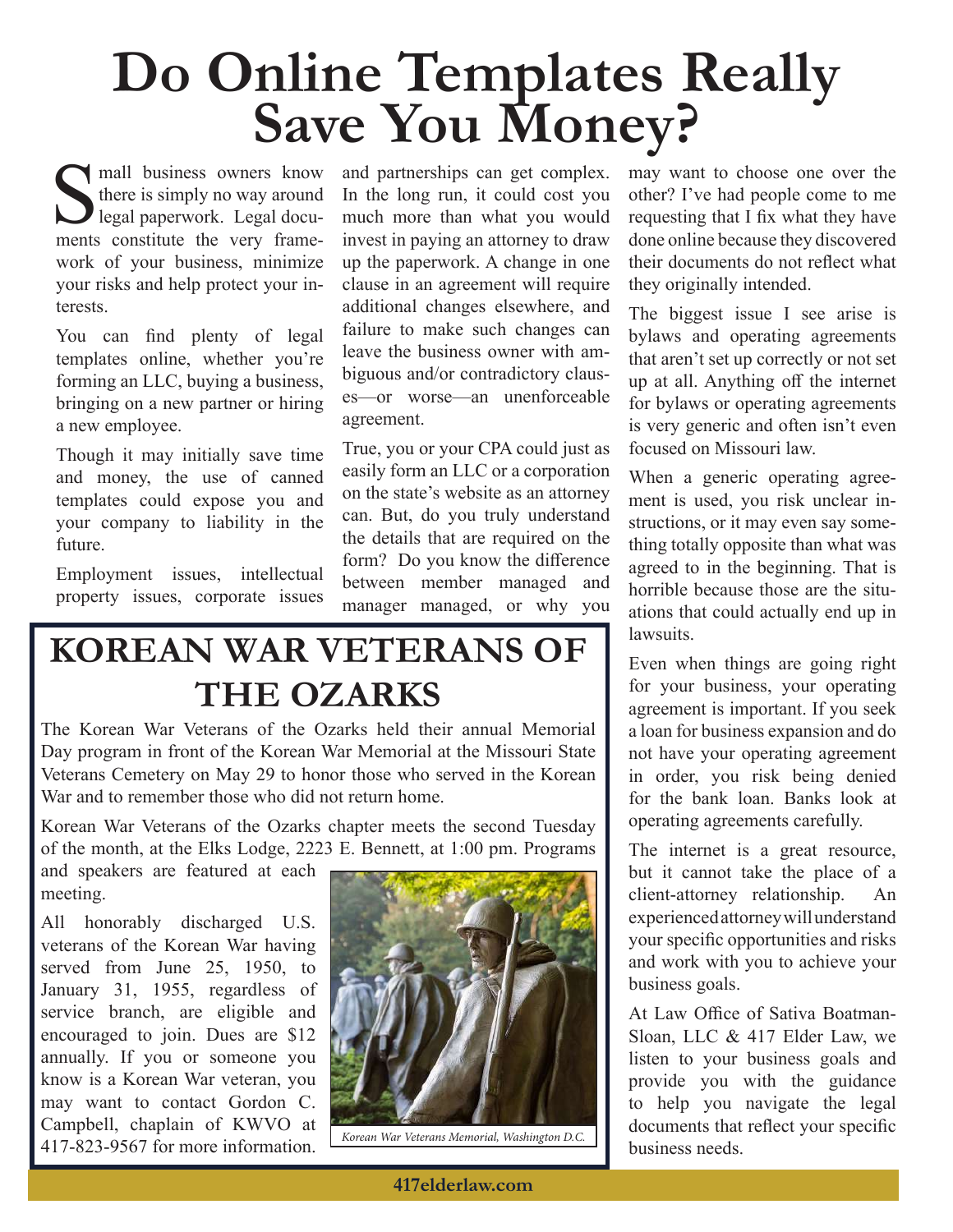### **Destinations Often Overlooked**

It's summer and with the kids out of school, you may be searching for activities to entertain the family. Why not take a short drive and visit one **L** activities to entertain the family. Why not take a short drive and visit one of the many destinations right here in your backyard? Often, the destinations closest to us are the ones most overlooked.

Did you know that last year, Missouri added three new state parks? Eleven Point State Park in Oregon County, Ozark Mountain State Park in Taney County, and Bryant Creek State Park in Douglas County bring the total



number of state parks in Missouri to 91.

Whether you like to hike, camp, fish, bike, swim, or take a historic tour, there's something fun for everyone.



Most of the parks host special programs. For example, you can hike with the bison at Prairie State Park in July, August and September. Maybe astronomy is your thing and you want to take in this year's solar eclipse on August 21 at Missouri State Museum, Washington State Park, or Arrow Rock State Historic Site. The kids may love an outing at Roaring River State Park for their Back to School Kids Fishing Day on August 19.

It's easy to plan your trip by going to mostateparks.com. Have a fun summer, no matter where your travels take you, near or far.

#### **2017 Walk to End Alzheimer's Sept 16, 2017**

The Law Office of Sativa Boatman-Sloan, LLC & 417 Elder Law is proud to be a sponsor of Springfield's Walk to End Alzheimer's® on September 16, 2017.

Held annually in more than 600 communities nationwide, the Alzheimer's Association Walk to End Alzheimer's® is the world's largest event to raise awareness and funds for Alzheimer's care, support and research. This inspiring event calls on participants of all ages and abilities to join the fight against the disease!

To learn more, go to **alz.org/walk** and click on the "Find a Walk near you" link. Enter your zip code to be directed to the event page of the walk nearest you. If you register, you will have access to a wide range of tools and support through your customized Participant Center. While there is no fee to register, you are encouraged to fundraise to contribute to the cause and raise awareness.

If you participate in Springfield's walk, please be sure to stop by our booth to say "hi."

Lead the way to Alzheimer's first survivor.

#### **EVENT DETAILS**

Saturday, September 16 Registration at 9:00 am, Ceremony at 10:00 am Walk at 10:15 am

> Jordan Valley Park 635 East Trafficway Street Springfield, MO 65806

Local contact: Nate Reed 417-886-2199 nreed@alz.org

*Branson and Bolivar communities will have their events on September 9. Go to alz.org/walk for times and locations.*

**417lawfirm.com**